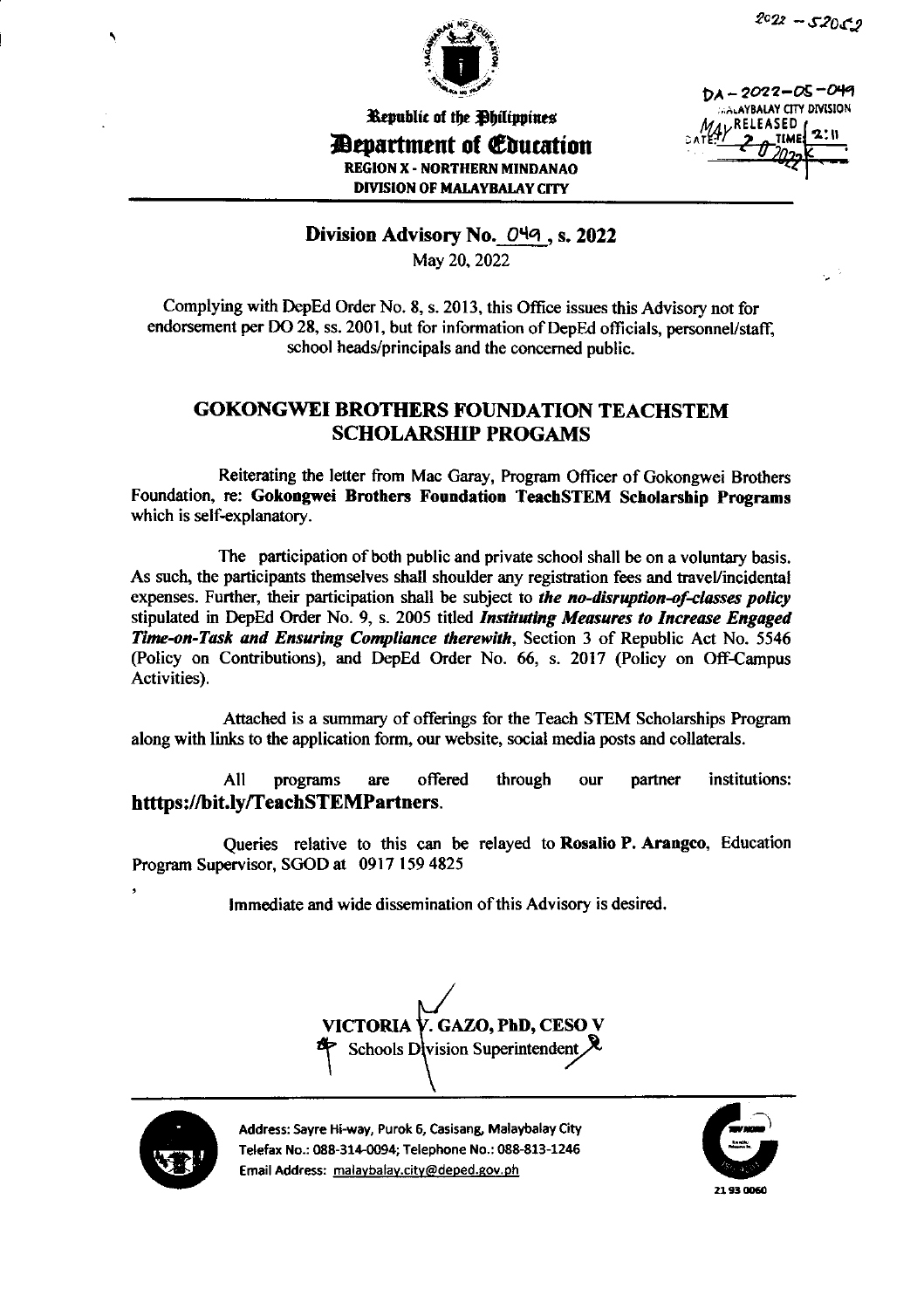

 $202 - 52052$ 

DepEd Malaybalay City <malaybalay.city@deped.gov.ph>

## **Gokongwei Brothers Foundation TeachSTEM Scholarship Programs**

1 message

Mac B. Garay <Mac.Garay@gbf.com.ph> To: "malaybalay.city@deped.gov.ph" <malaybalay.city@deped.gov.ph> Cc: "Lynne C. Hemandez" <LynneGrace.Hemandez@obf.com.ph>

Wed, May 18, 2022 at 3:28 PM

**VICTORIA V. GAZO Division Superintendent Division schools** Malaybalay City

Dear Supt. Gazo.

The Gokongwei Brothers Foundation joins the Department of Education in supporting both our learners and educators, especially in the field of STEM.

We have recently opened applications for our scholarship program for pre-service and in-service teachers and are launching two additional subprograms. The Central Office has released an advisory regarding the TeachSTEM College and Master's Degree Scholarship Program (https://www.deped.gov.ph/wp-content/uploads/2022/05/DA s2022 032.pdf) and we would like to share details of the Teacher Certificate Program and Master's Thesis Grant.

Attached is a summary of offerings for the TeachSTEM Scholarships Program along with links to the application form, our website, social media posts and collaterals.

All programs are offered through our partner institutions: https://bit.ly/TeachSTEMPartners

To help us reach the most deserving scholars, we kindly ask for your help and support through the following, if possible:

1. Share our social media posts via your division's social media page

2. Forward this email to your students/faculty as applicable

3. Share or print posters or art cards (files in google drive for collaterals) https://bit.ly/

GBFTeachSTEMProgramsPoster2022

4. Request your faculty to share the publication materials with colleagues and organizations as applicable.

For questions or clarifications, please contact Lynne Hernandez, Program Manager for teacher scholarships, at 0908-8156373 or LynneGrace.Hernandez@gbf.com.ph.

Thank you and we look forward to further equipping our teachers through these programs.

Sincerely,

Mac Garav **Program Officer**